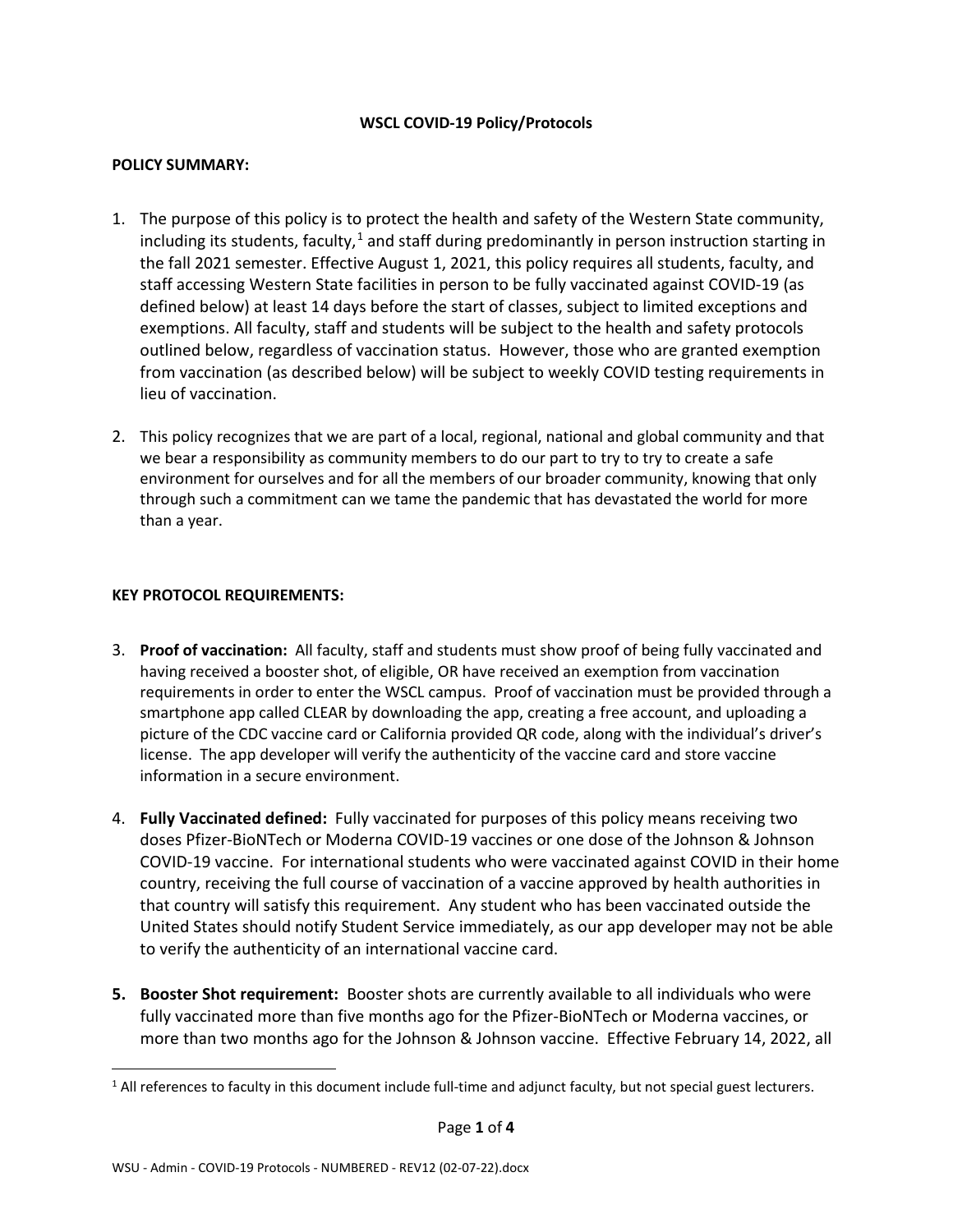faculty, staff and students who are eligible for a booster shot are required to obtain a booster shot. The CLEAR app will allow users to upload proof of receipt of a booster shot via a QR code that can be obtained from the State of California at this address: [https://myvaccinerecord.cdph.ca.gov/.](https://myvaccinerecord.cdph.ca.gov/) Individuals who obtained their booster shot outside California should notify Student Services immediately.

- 6. **Exemption from vaccination:** Individuals who for medical or religious reasons wish not to be vaccinated must apply for an exemption from vaccination. The application form is available online at this address: [https://docs.google.com/forms/d/e/1FAIpQLSeRQ25](https://docs.google.com/forms/d/e/1FAIpQLSeRQ25-ir_CQQVgoimMglUpCk7FemFxb45vmDlTwylzzNWaXQ/viewform) [ir\\_CQQVgoimMglUpCk7FemFxb45vmDlTwylzzNWaXQ/viewform.](https://docs.google.com/forms/d/e/1FAIpQLSeRQ25-ir_CQQVgoimMglUpCk7FemFxb45vmDlTwylzzNWaXQ/viewform) Individuals granted exemption from vaccination requirements must show proof when entering the campus of a negative COVID test taken at their expense within the last week. Contact Student Services for details about how to enter the campus with proof of a negative test.
- 7. **Movement between buildings:** When individuals move from one campus building to the other they will have to display their open CLEAR app to security at the second building showing proof of vaccination or a negative COVID test.
- 8. **Mask Requirements:** All individuals whether vaccinated and boosted or not are required to wear well-fitting face masks in indoor spaces on the WSCL campus, including (but not limited to) classrooms, offices, workspaces, study rooms, the library, and common areas. Masks may be removed when actively eating or drinking. But please be respectful of those nearby who could be exposed and adhere to social distancing requirements. In workspaces, masks can be removed when one is alone in an office.
- 9. **Upgraded masks required:** Because of the ease of transmission of the omicron variant, it is important to wear a mask that provides acceptable levels of protection, both for the wearer and those around the wearer, and to wear these masks properly so they fit snuggly covering the mouth and nose. The following are acceptable and unacceptable masks:

## **Acceptable types of upgraded masks:**

- Medical-grade procedure masks
- **Surgical masks**
- Cloth masks as an extra layer on top of medical-grade or surgical masks
- **KN95s and KF94s**
- N95s or other respirators approved by the National Institute for Occupational Safety and Health

## **Unacceptable face coverings:**

- **u** cloth masks
- **scarves**
- **•** balaclavas
- $\blacksquare$  ski masks
- neck gaiters
- bandanas
- **turtleneck collars**
- and most masks with external valves or vents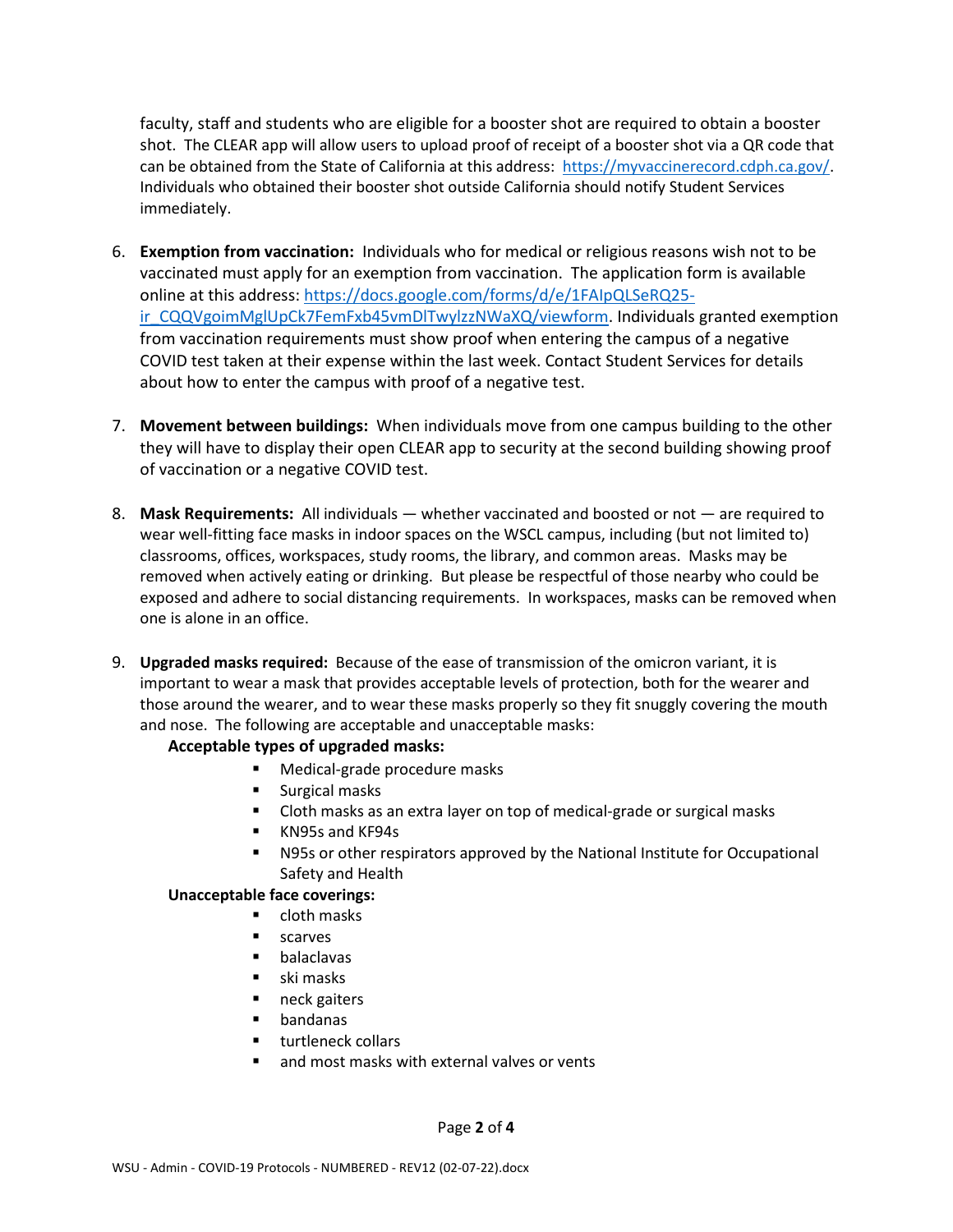For more information on upgraded masks and respirators, see the LACDPH's [Upgraded Mask](http://www.publichealth.lacounty.gov/media/Coronavirus/docs/business/UpgradeMaskRequirement.pdf)  [Guidance \(PDF\).](http://www.publichealth.lacounty.gov/media/Coronavirus/docs/business/UpgradeMaskRequirement.pdf)

For more information on finding acceptable masks and avoiding counterfeit masks, see the following: [https://www.nytimes.com/article/covid-masks.html?searchResultPosition=7.](https://www.nytimes.com/article/covid-masks.html?searchResultPosition=7)

# **CURRENT CDC GUIDELINES WHEN THERE IS A POSITIVE TEST, COVID SYMPTOMS, OR COVID EXPOSURE [\(https://www.cdc.gov/coronavirus/2019-ncov/your-health/quarantine-isolation.html\)](https://www.cdc.gov/coronavirus/2019-ncov/your-health/quarantine-isolation.html):**

- 10. **If you test positive for COVID-19:** Regardless of vaccination status you should isolate for five days or until you are fever-free for 24 hours and symptoms are resolved.
- 11. **If you are symptomatic:** Regardless of vaccination status you should get tested and isolate. If you test positive isolate for five days or until you are fever-free for 24 hours and symptoms are resolved. If you test negative, stay home until symptoms resolve.
- 12. **If you are boosted and are exposed to someone who tests positive for Covid:** Test for Covid at day five. You need not quarantine or isolate unless you test positive or develop symptoms.
- 13. **If you are not boosted and are exposed to someone who tests positive for Covid:** Quarantine for five days, test on day five. Isolate if you test positive or develop symptoms.
- 14. **REPORTING POSITIVE TESTS, SYMPTOMS OR EXPOSURE:** Anyone who tests positive, develops symptoms, or is exposed to someone who tests positive, must report this information to the Associate Dean for Academic Affairs using this reporting form: [https://docs.google.com/forms/d/e/1FAIpQLSdS9t-ncbAAVN0EqvnumTc3Cv6xzd](https://docs.google.com/forms/d/e/1FAIpQLSdS9t-ncbAAVN0EqvnumTc3Cv6xzd-jHG6mBfzcx0oowcMoSA/viewform)[jHG6mBfzcx0oowcMoSA/viewform.](https://docs.google.com/forms/d/e/1FAIpQLSdS9t-ncbAAVN0EqvnumTc3Cv6xzd-jHG6mBfzcx0oowcMoSA/viewform)
- 15. **Contact Tracing:** Western State will initiate contact tracing immediately after any report of COVID symptoms, a positive COVID test result, or possible COVID exposure. Contact tracing is the process of identification of persons who may have been in recent contact with an infected person and subsequent collection of further information about these contacts. The individual reporting possible COVID infection or exposure will provide to the contact tracer the name and phone number or email address of anyone they have been in significant contact with (within 6 feet of, with or without use of face coverings, sustained for at least 15 minutes, in an enclosed space within the past 5 days before either testing or symptoms). The contact tracer will reach out by phone or email to those who have been exposed. Western State will use information collected through contact tracing to determine if any individuals exposed to a person diagnosed with COVID-19 need to stay home and self-monitor for symptoms.
- 16. **Students who must isolate or quarantine:** If a student is required to isolate or quarantine due to a COVID-19 symptoms or diagnosis, or COVID exposure, the student should immediately notify Student Services. Arrangements will be made for the student to attend classes via Zoom for the duration of the mandated isolation or quarantine.